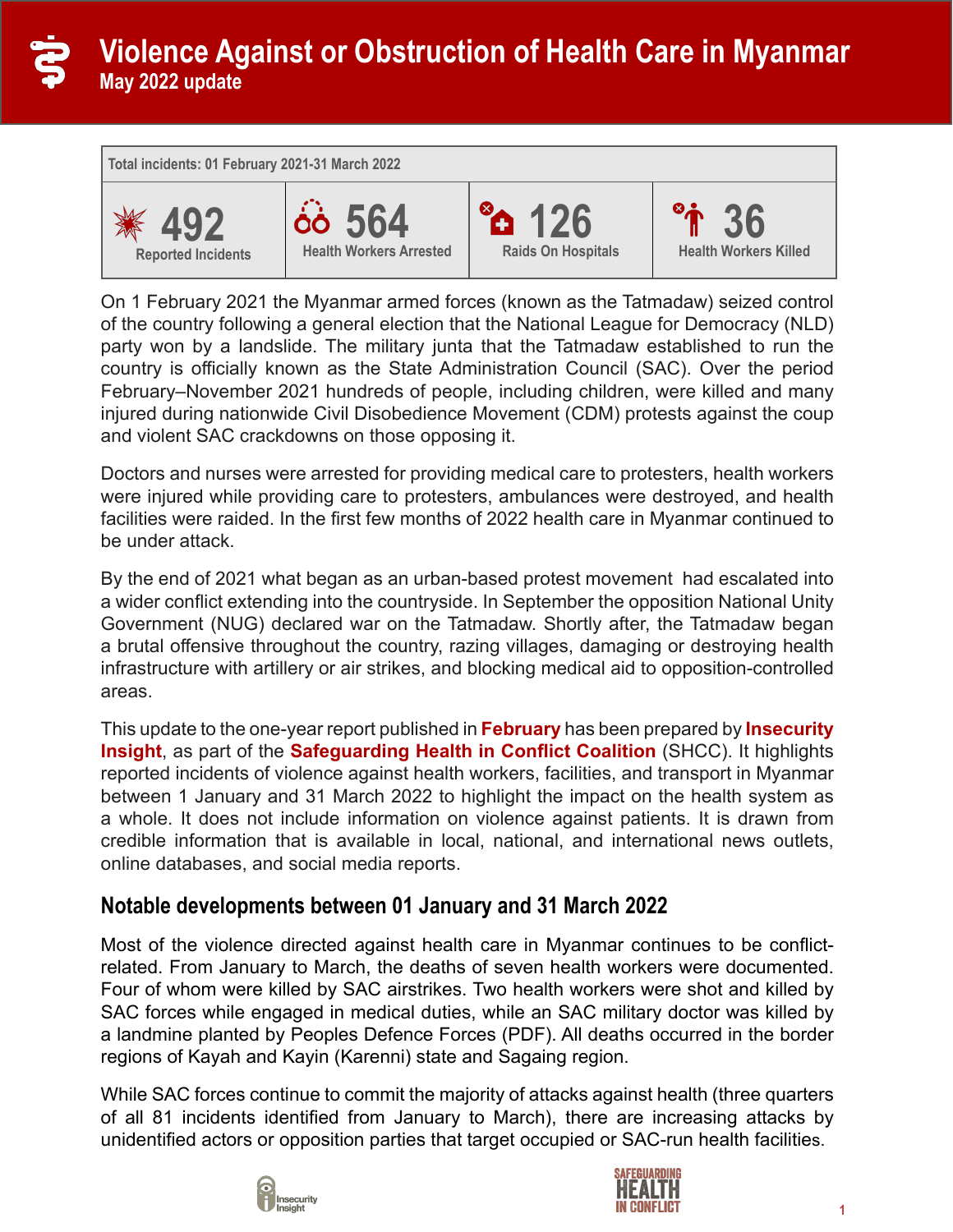## **SAC Airstrikes and Artillery Fire Targeting Health Infrastructure**

- The first three months of 2022 saw eight attacks on health care involving air strikes double the number that occurred in the entirety of 2021. In this period SAC air strikes forced the closure of three hospitals, destroyed one rural clinic and damaged two others. These attacks all occurred in the eastern border regions of Shan, Kayah and Kayin states. Artillery attacks against civilian populations continued to impact health infrastructure. In three incidents SAC artillery fire damaged a hospital and two rural clinics.
- SAC air strikes and clashes between SAC and PDF personnel forced the local hospital in Loikaw, Kayah state, to close. Health workers and patients were evacuated to public hospitals in Taunggyi, Shan state.
- SAC air strikes killed three volunteer civilian health care workers in Nan Mae Khon village, Demoso township, Kayah state.
- SAC forces shelled the civilian population of Dawese village, Kayah state, damaging a clinic where displaced civilians were sheltering.

# **Ambulances Under Attack**

In this reporting period ambulances also increasingly came under attack. The period is notable for the number of incidents involving landmines. In five incidents in Sagaing region five ambulances were damaged, a patient's relative and a military doctor were killed, and at least one patient and an ambulance driver were injured. It is unclear whether the landmines were improvised explosives or conventional landmines produced in state-owned factories. Both the Tatmadaw and opposition forces have been accused of planting landmines.

In eight other incidents SAC forces fired on two ambulances with small-arms fire, destroyed two ambulances, and seized one ambulance during a raid on a local NGO. Another ambulance was attacked with small-arms fire by unknown perpetrators, killing the driver and injuring a health worker. One ambulance and two health workers went missing en route to pick up a patient. These incidents occurred in Sagaing region (four), Shan state (three) and Tanintharyi region (one).

- An ambulance hit a landmine transporting a pregnant patient to hospital in Sagaing region, killing the patient's relative, while the patient was also injured.
- On 1 February 2022 an ambulance was attacked with small-arms fire while transporting a patient in Tigyaing township, Sagaing region. The driver was killed and an assistant ambulance staff member was injured, although the patient and a nurse in the ambulance were uninjured. The ambulance was significantly damaged in the attack, rendering it inoperable. The SAC accused the PDF of perpetrating the attack.

## **Continued Arson Attacks on Health Infrastructure**

As conflict has escalated throughout Myanmar, arson has been a characteristic tool that SAC forces have used against civilian populations, and health care infrastructure has not been spared. In five incidents in the first three months of 2022 SAC forces used fire to destroy or damage health care infrastructure. Two rural clinics in Sagaing and Magway regions were burned to the ground in attacks on a village that were part of a broader campaign.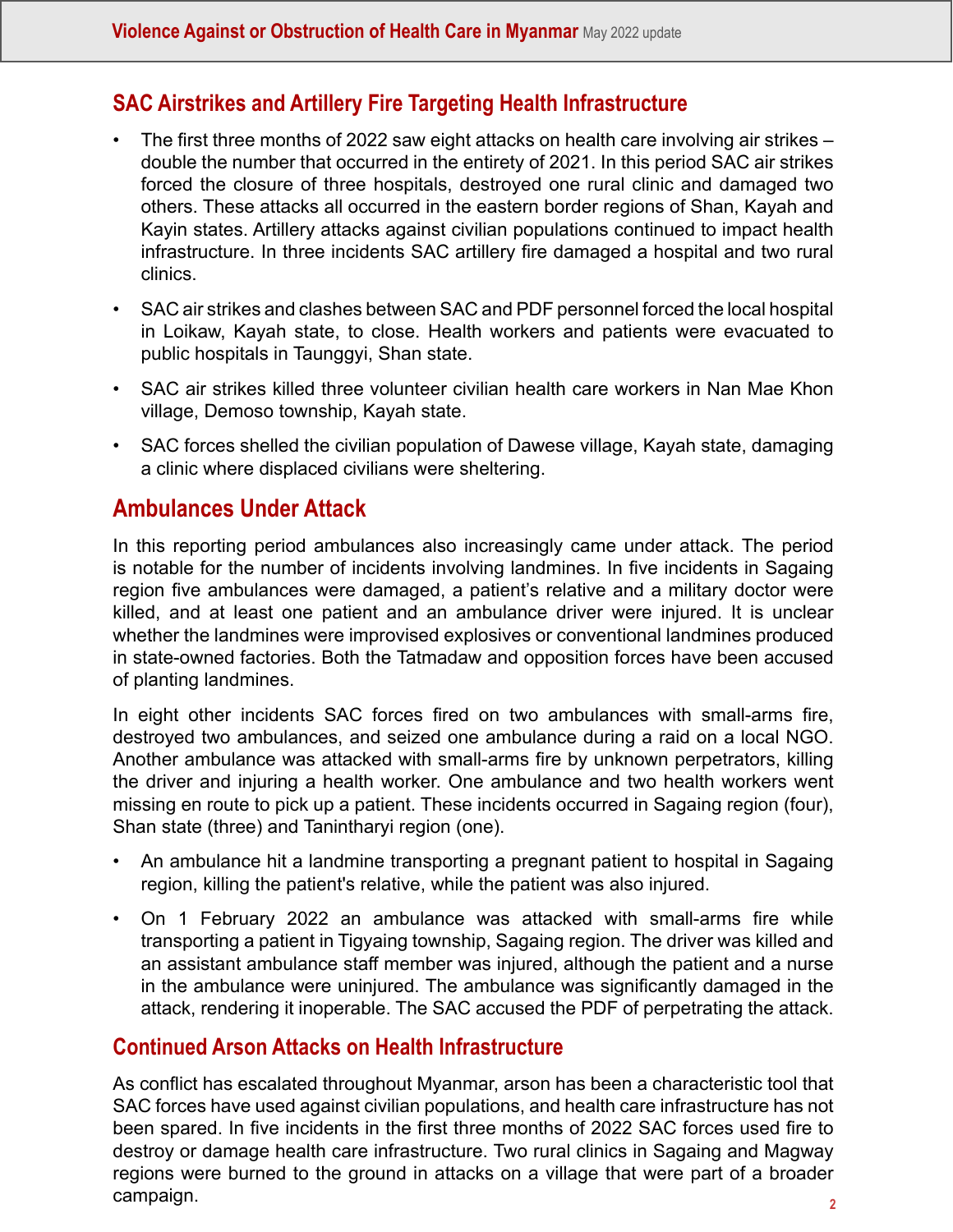In two incidents in Chin state health care facilities were damaged in arson attacks and essential supplies and equipment destroyed. In Sagaing region an ambulance was set on fire and destroyed. In an incident in Chin state anti-government forces burned down a building in a hospital compound.

- Magway region: SAC forces burned down a clinic providing free medical care during clashes with PDF forces in Shahla village.
- Sagaing region: Approximately ten SAC soldiers set fire to Chaung Ma village, destroying a rural clinic, more than 20 homes and farm equipment.

### **Attacks on Health Care by the People's Democratic Forces**

While only seven of the 81 reported incidents were attributed to the PDF, such incidents have been more frequent in recent months. Six of the seven incidents attributed to the PDF involved the use of explosive munitions. In two incidents improvised explosives were used to target soldiers or political figures occupying hospitals, and in another incident PDF forces shelled a traditional hospital occupied by SAC forces. Three incidents involved the use of landmines, and one incident involved an arson attack on a hospital compound.

#### **Arrests of Health Workers**

Twenty-nine health workers were arrested in this period throughout the country. Most arrests were conflict-related, with health workers accused of supporting or treating PDF fighters. Political arrests also continued, with health workers arrested for posting antigovernment material on social media or accused of supporting the CDM.

- SAC forces arrested a nurse and her husband in Yangon city for reportedly treating two injured PDF fighters.
- A doctor was among 20 people arrested in Sagaing region and charged for posting information about a proposed anti-government strike on social media. The victim was also a former NLD member of parliament.

### **Blockade of Medical Aid for Vulnerable and Displaced Populations**

Since the coup over 400,000 people have been displaced by the escalation of the conflict. Many have fled to informal jungle camps with limited access to medication and food. By blockading opposition-controlled areas SAC forces have deprived displaced civilians of medical and humanitarian aid.

Areas with persistent blockades of medical aid include Shan state, Kayah state, Sagaing region, Chin state and Mon state.

- SAC forces erected a checkpoint to block the transport of medication, food, winter clothing and other household consumables into Loikaw town, Kayah state.
- SAC forces continued to confiscate medication intended for displaced civilians at checkpoints into Mindat township in Chin state. These checkpoints were first documented in July 2021.
- Generally, HIV patients have difficulty travelling to obtain anti-retroviral therapy due to SAC checkpoints, and HIV outreach programmes have had to limit their activities.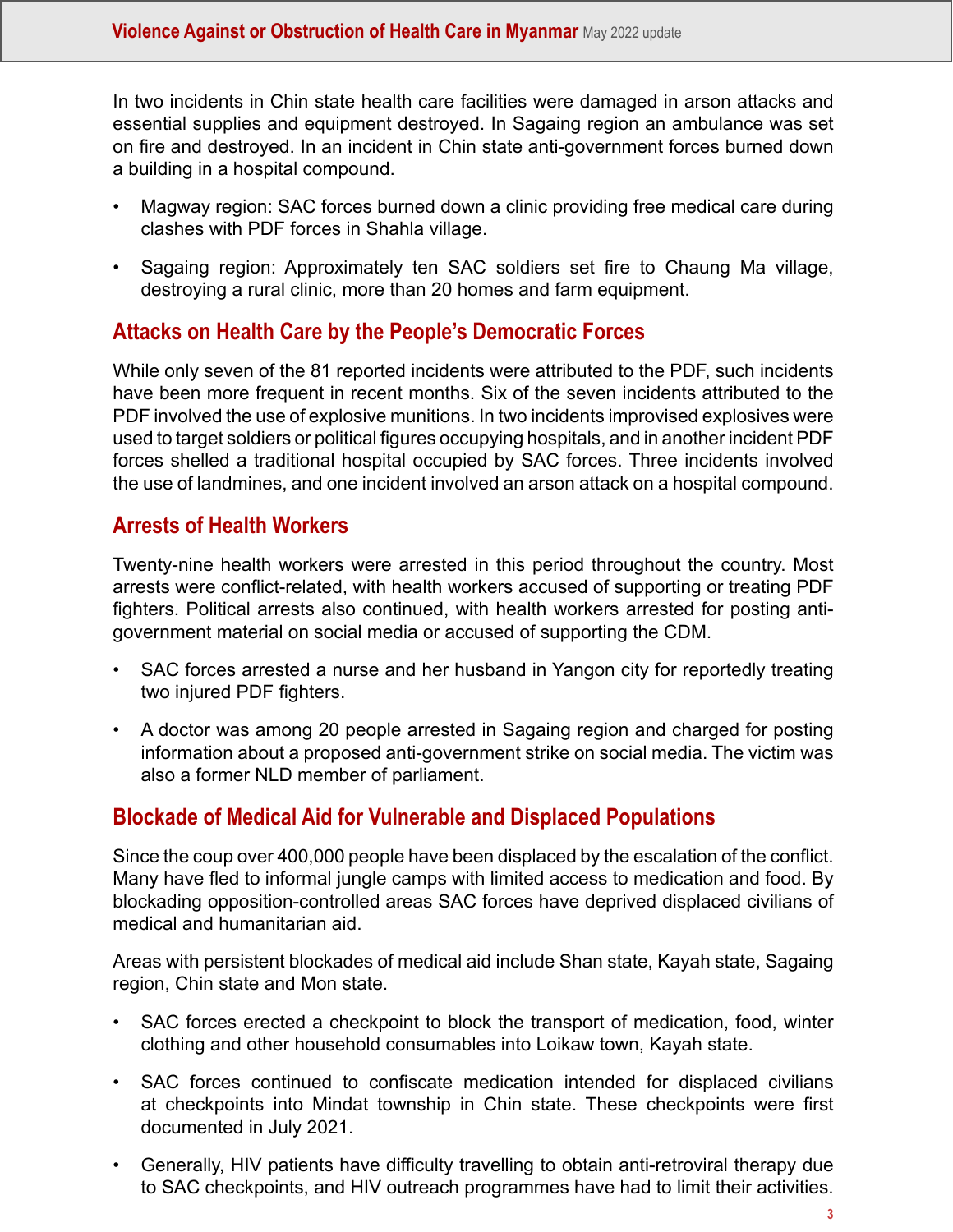## **Sentencing of High-Profile Health Workers**

As of 10 May 2022 the Assistance Association for Political Prisoners reported that 100 health workers and health students were still detained in Myanmar prisons in poor conditions with limited access to medical care. Very few had been formally sentenced.

In April 2022 two of the most high-profile imprisoned health workers, Dr Maw Maw Oo and Dr Htar Htar Lin, were each sentenced to three years' imprisonment.

- Dr Maw Maw Oo was arrested on 12 April 2021 and was the head of the Emergency Medicine Department at the University of Medicine in Yangon. He led Myanmar's COVID-19 clinical response.
- Dr Htar Htar Lin was arrested on 10 June 2021 along with her husband and child. She led Myanmar's COVID-19 vaccine rollout. Her sentence included hard labor.